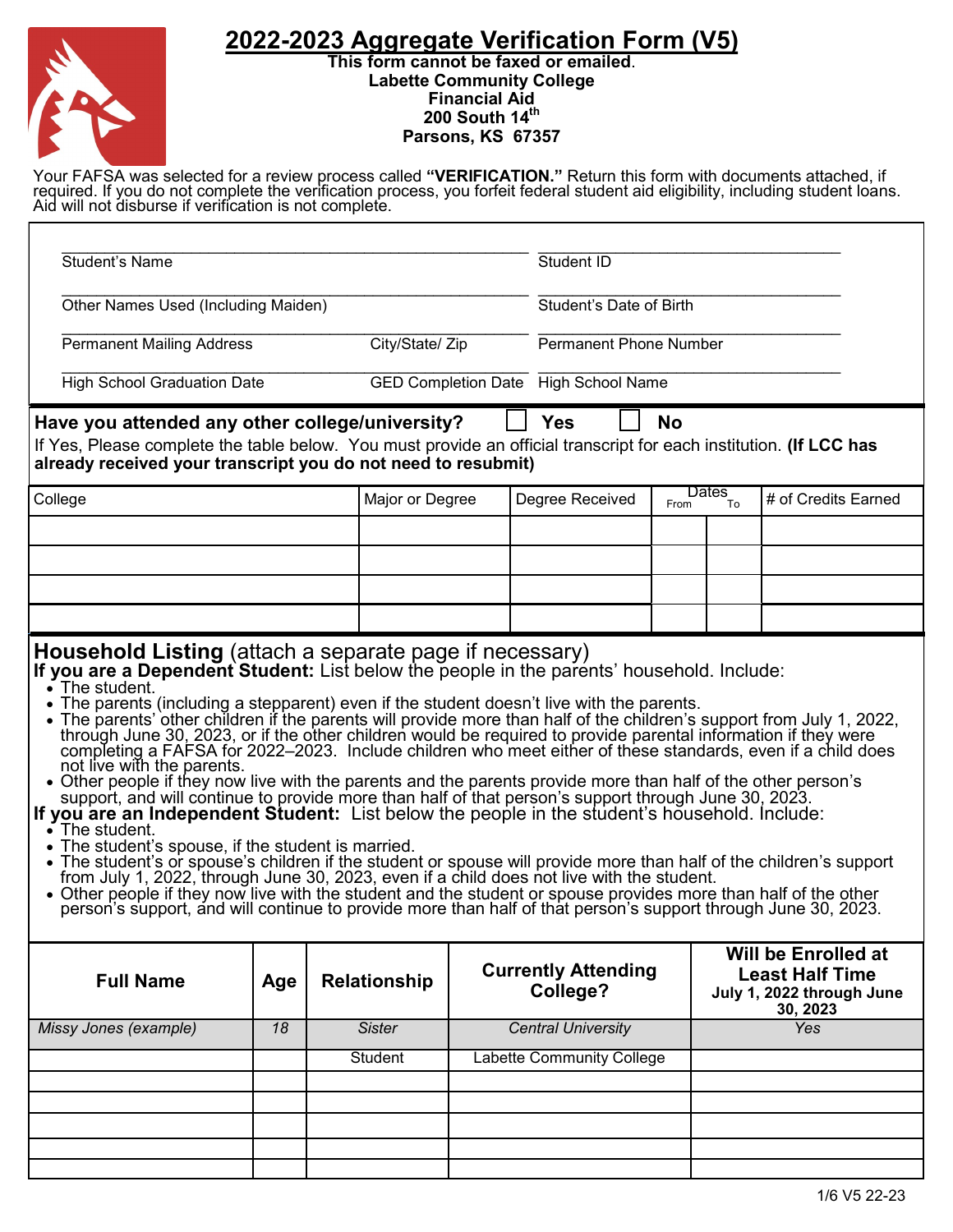| Student Income Verification: Did the student file taxes for 2020?                                                                                                                                                                                                                                                                                                                                                                                                                                                                                                                                                                                                        |            |     |  |  |  |  |
|--------------------------------------------------------------------------------------------------------------------------------------------------------------------------------------------------------------------------------------------------------------------------------------------------------------------------------------------------------------------------------------------------------------------------------------------------------------------------------------------------------------------------------------------------------------------------------------------------------------------------------------------------------------------------|------------|-----|--|--|--|--|
| I filed taxes for 2020. (Check the box below that applies)                                                                                                                                                                                                                                                                                                                                                                                                                                                                                                                                                                                                               |            |     |  |  |  |  |
| The student and/or spouse (if married) has used the IRS DRT in FAFSA on the Web to transfer<br>2020 IRS income tax return information into the student's FAFSA.                                                                                                                                                                                                                                                                                                                                                                                                                                                                                                          |            |     |  |  |  |  |
| The student and/or spouse (if married) has not yet used the IRS DRT in FAFSA on the Web, but<br>will use the tool to transfer 2020 IRS income tax Return information into the student's FAFSA.                                                                                                                                                                                                                                                                                                                                                                                                                                                                           |            |     |  |  |  |  |
| If student and spouse filed a separate IRS tax return, the IRS DRT cannot be used and the<br>IRS Tax Return Transcript must be provided for each tax payer.                                                                                                                                                                                                                                                                                                                                                                                                                                                                                                              |            |     |  |  |  |  |
| See page 3 for instructions on ordering a Tax Transcript.<br>The student and/or spouse (if married) is unable or chooses not to use the IRS DRT in FAFSA on<br>the Web, and instead will provide the school with a 2020 IRS Tax Return Transcript(s).                                                                                                                                                                                                                                                                                                                                                                                                                    |            |     |  |  |  |  |
| If student and spouse filed a separate IRS tax return, the IRS DRT cannot be used and the<br>IRS Tax Return Transcript must be provided for each tax payer.<br>See page 3 for instructions on ordering a Tax Transcript.                                                                                                                                                                                                                                                                                                                                                                                                                                                 |            |     |  |  |  |  |
| did NOT file taxes for 2020. (Check the box below that applies)                                                                                                                                                                                                                                                                                                                                                                                                                                                                                                                                                                                                          |            |     |  |  |  |  |
| The student and/or spouse (if married) were not employed and had no income earned from work<br>in 2020.                                                                                                                                                                                                                                                                                                                                                                                                                                                                                                                                                                  |            |     |  |  |  |  |
| The student and/or spouse (if married) were employed in 2020 and have listed below the names<br>of all employers, the amount earned from each employer in 2020, and whether an IRS W-2 form<br>or an equivalent document is provided.<br>List every employer even if the employer did not issue an IRS W-2 form. Attached another<br>sheet of paper with student name and ID number if more room is needed.                                                                                                                                                                                                                                                              |            |     |  |  |  |  |
| <b>Employer's Name</b><br>IRS W-2 Provided?<br><b>Annual Amount</b><br>Provide copies of all 2020 IRS W-2 forms<br>Earned in 2020<br>issued to the parents by their employers                                                                                                                                                                                                                                                                                                                                                                                                                                                                                            |            |     |  |  |  |  |
| ABC's Auto Body Shop (example)                                                                                                                                                                                                                                                                                                                                                                                                                                                                                                                                                                                                                                           | \$4,500.00 | Yes |  |  |  |  |
|                                                                                                                                                                                                                                                                                                                                                                                                                                                                                                                                                                                                                                                                          |            |     |  |  |  |  |
|                                                                                                                                                                                                                                                                                                                                                                                                                                                                                                                                                                                                                                                                          |            |     |  |  |  |  |
|                                                                                                                                                                                                                                                                                                                                                                                                                                                                                                                                                                                                                                                                          |            |     |  |  |  |  |
| <b>Total Amount of Income Earned From Work</b>                                                                                                                                                                                                                                                                                                                                                                                                                                                                                                                                                                                                                           | \$         |     |  |  |  |  |
| Independent Students Only:<br>Non-Tax Filers are required to provide an IRS Verification of Non-Filing Letter. IRS Verification of<br>Non-Filing Letters can be requested by completing IRS Form 4506-T, this form can be found<br>online at: https://www.irs.gov/forms-pubs/about-form-4506-t<br>(initial here) By signing this form, I certify that I have attempted to obtain the<br>verification of non-filing letter from the IRS or other tax authorities<br>and was unable to obtain the required documentation.<br>(I will provide documentation showing I have attempted to obtain IRS<br>Verification of Non-Filing Letter from the IRS or other authorities.) |            |     |  |  |  |  |

٦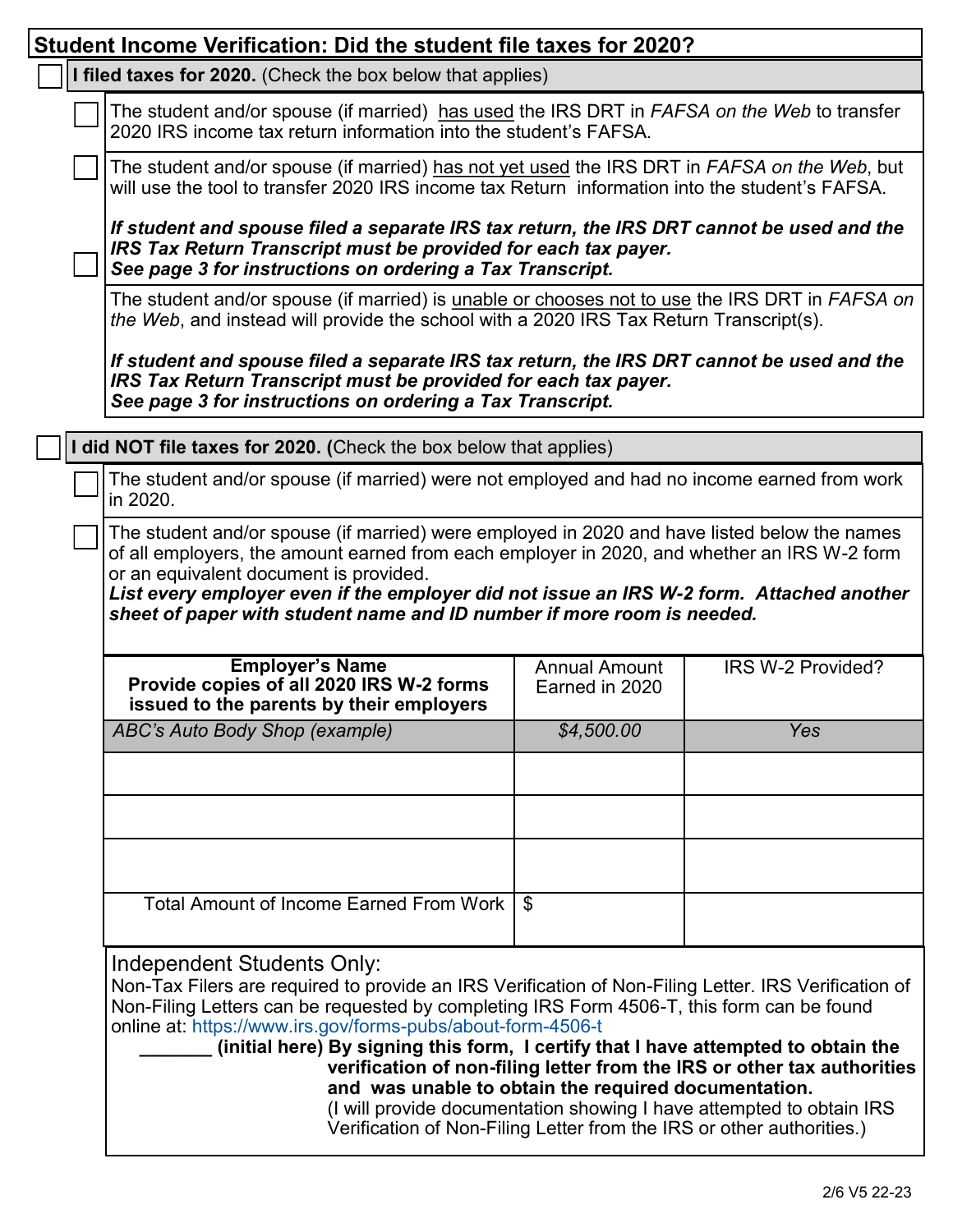| Parent Income Verification: Did the parent file taxes for 2020?                                                                                                                                                                                                                                                                                                                                                                                                                                                                                                                                                                                                               |                                                                                                                                                                                                                                                                                                                                                 |                                        |                   |  |  |  |
|-------------------------------------------------------------------------------------------------------------------------------------------------------------------------------------------------------------------------------------------------------------------------------------------------------------------------------------------------------------------------------------------------------------------------------------------------------------------------------------------------------------------------------------------------------------------------------------------------------------------------------------------------------------------------------|-------------------------------------------------------------------------------------------------------------------------------------------------------------------------------------------------------------------------------------------------------------------------------------------------------------------------------------------------|----------------------------------------|-------------------|--|--|--|
|                                                                                                                                                                                                                                                                                                                                                                                                                                                                                                                                                                                                                                                                               | The parent filed taxes for 2020. (Check the box below that applies)                                                                                                                                                                                                                                                                             |                                        |                   |  |  |  |
|                                                                                                                                                                                                                                                                                                                                                                                                                                                                                                                                                                                                                                                                               | The parent(s) have used the IRS DRT in FAFSA on the Web to transfer 2020 IRS income tax<br>return information into the student's FAFSA.                                                                                                                                                                                                         |                                        |                   |  |  |  |
|                                                                                                                                                                                                                                                                                                                                                                                                                                                                                                                                                                                                                                                                               | The parent(s) have not yet used the IRS DRT in FAFSA on the Web, but will use the tool to<br>transfer 2020 IRS income tax return information into the student's FAFSA.<br>If parents filed a separate IRS tax return, the IRS DRT cannot be used and the IRS Tax<br>Return Transcript must be provided for each parent. See instructions below. |                                        |                   |  |  |  |
|                                                                                                                                                                                                                                                                                                                                                                                                                                                                                                                                                                                                                                                                               | The parent(s) are <i>unable or choose not to use the IRS DRT in FAFSA on the Web</i> , and instead<br>will provide the school with 2020 IRS Tax Return Transcript(s).<br>If parents filed a separate IRS tax return, the IRS DRT cannot be used and the IRS Tax<br>Return Transcript must be provided for each parent. See instructions below.  |                                        |                   |  |  |  |
|                                                                                                                                                                                                                                                                                                                                                                                                                                                                                                                                                                                                                                                                               | The parent did NOT file taxes for 2020. (Check the box below that applies)                                                                                                                                                                                                                                                                      |                                        |                   |  |  |  |
|                                                                                                                                                                                                                                                                                                                                                                                                                                                                                                                                                                                                                                                                               | Neither parent was employed, and neither had income earned from work in 2020.                                                                                                                                                                                                                                                                   |                                        |                   |  |  |  |
|                                                                                                                                                                                                                                                                                                                                                                                                                                                                                                                                                                                                                                                                               | One or both parents were employed in 2020 and have listed below the names of all employers, the<br>amount earned from each employer in 2020, and whether an IRS W-2 form or an equivalent<br>document is provided.                                                                                                                              |                                        |                   |  |  |  |
|                                                                                                                                                                                                                                                                                                                                                                                                                                                                                                                                                                                                                                                                               | List every employer even if the employer did not issue an IRS W-2 form. Attach another<br>sheet of paper with student name and ID number if needed.                                                                                                                                                                                             |                                        |                   |  |  |  |
|                                                                                                                                                                                                                                                                                                                                                                                                                                                                                                                                                                                                                                                                               | <b>Employer's Name</b><br>Provide copies of all 2020 IRS W-2 forms issued<br>to the parents by their employers                                                                                                                                                                                                                                  | <b>Annual Amount</b><br>Earned in 2020 | IRS W-2 Provided? |  |  |  |
|                                                                                                                                                                                                                                                                                                                                                                                                                                                                                                                                                                                                                                                                               | ABC's Auto Body Shop (example)                                                                                                                                                                                                                                                                                                                  | \$4,500.00                             | Yes               |  |  |  |
|                                                                                                                                                                                                                                                                                                                                                                                                                                                                                                                                                                                                                                                                               |                                                                                                                                                                                                                                                                                                                                                 |                                        |                   |  |  |  |
|                                                                                                                                                                                                                                                                                                                                                                                                                                                                                                                                                                                                                                                                               | Total Amount of Income Earned From Work                                                                                                                                                                                                                                                                                                         | $\mathfrak{L}$                         |                   |  |  |  |
| Verification of Nonfiling by IRS<br>Non-Tax Filers are required to provide an IRS Verification of Non-Filing Letter. IRS Verification of<br>Non-Filing Letters can be requested by completing IRS Form 4506-T. This form can be found<br>online at: https://www.irs.gov/forms-pubs/about-form-4506-t<br>(initial here) By signing this form, I certify that I have attempted to obtain the<br>verification of non-filing letter from the IRS or other tax authorities<br>and was unable to obtain the required documentation.<br>I will provide documentation showing you have attempted to obtain IRS<br>Verification of Non-Filing Letter from the IRS or other authorities |                                                                                                                                                                                                                                                                                                                                                 |                                        |                   |  |  |  |
| How to order IRS Tax Return Transcripts, if required:<br>Get Transcript by Mail - Go to www.irs.gov, click "Get Your Tax Record." Click "Get Transcript by Mail."<br>Make sure to request the "Return Transcript" and <b>NOT</b> the "Account Transcript." The transcript is<br>generally received within 10 business days from the IRS's receipt of the online request.<br>Get Transcript Online – Go to www irs gov click "Get Your Tax Record " Click "Get Transcript Online "                                                                                                                                                                                             |                                                                                                                                                                                                                                                                                                                                                 |                                        |                   |  |  |  |

- Get Transcript Online Go to [www.irs.gov,](http://www.irs.gov) click "Get Your Tax Record." Click "Get Transcript Online." Make sure to request the "Return Transcript" and *NOT* the "Account Transcript." To use the Get Transcript Online tool, the user must have (1) access to a valid email address, (2) a text-enabled mobile phone (pay-as-you-go plans cannot be used) in the user's name, and (3) specific financial account numbers (such as a credit card number or an account number for a home mortgage or auto loan). The transcript displays online upon successful completion of the IRS's two-step authentication. Automated Telephone Request – 1-800-908-9946. Transcript is generally received within 10 business
- days from the IRS's receipt of the telephone request.
- Paper Request Form IRS Form 4506T-EZ or IRS Form 4506-T. The transcript is generally received within 10 business days from the IRS's receipt of the paper request form.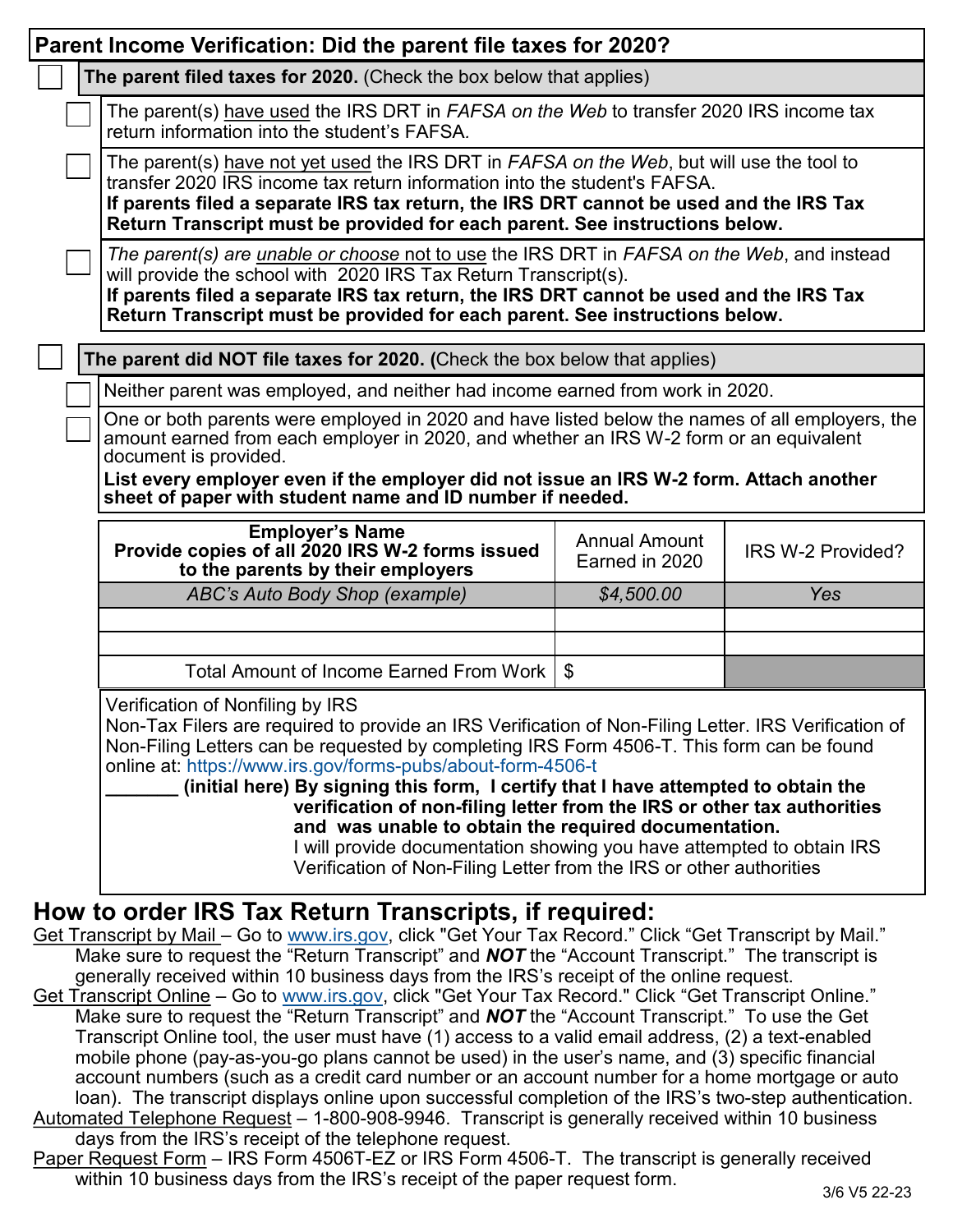## **Identity and Statement of Educational Purpose**

This portion of the form cannot be scanned or faxed.

(To be signed at the Labette Community College Financial Aid Office)

The student must appear in person at Labette Community College to verify his or her identity by presenting an unexpired valid government-issued photo identification (ID), such as, but not limited to, a driver's license, other state-issued ID, or passport. The institution will maintain a copy of the student's photo ID that is annotated by the institution with the date it was received and reviewed, and the name of the official at the institution authorized to receive and review the student's ID.

In addition, the student must sign, **in the presence of the institutional official,** the Statement of Educational Purpose provided below.

|                                            | <b>Statement of Educational Purpose</b>                                                   |
|--------------------------------------------|-------------------------------------------------------------------------------------------|
| I certify that I<br>(Print Student's Name) | am the individual signing                                                                 |
| Labette Community College for 2022-2023.   | I may receive will only be used for educational purposes and to pay the cost of attending |
| (Student's Signature)                      | (Date)                                                                                    |
|                                            |                                                                                           |
| (Student's ID Number)                      |                                                                                           |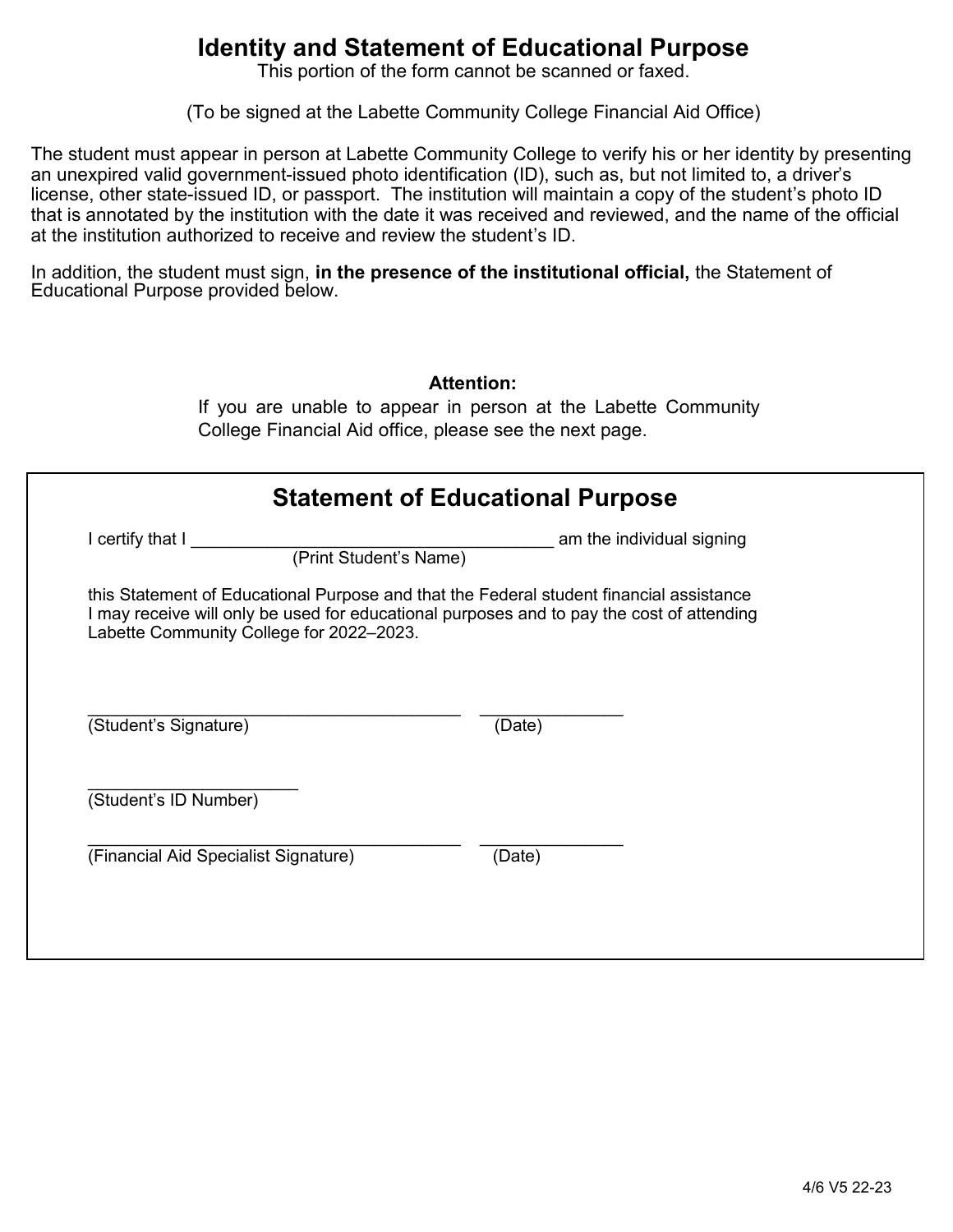## **Identity and Statement of Educational Purpose**

This portion of the form cannot be scanned or faxed

(To be signed with Notary)

| If the student is unable to appear in person at Labette Community College to verify his or her identity, the<br>student must provide to the institution:                                                                                                                                              |
|-------------------------------------------------------------------------------------------------------------------------------------------------------------------------------------------------------------------------------------------------------------------------------------------------------|
| (1)A copy of the unexpired valid government-issued photo identification (ID) that is acknowledged in the<br>notary statement below, or that is presented to a notary, such as, but not limited to, a driver's license,<br>other state-issued ID, or passport;                                         |
| <b>AND</b>                                                                                                                                                                                                                                                                                            |
| (2) The original Statement of Educational Purpose provided below, which must be notarized. If the notary<br>statement appears on a separate page than the Statement of Educational Purpose, there must be a<br>clear indication that the Statement of Educational Purpose was the document notarized. |
| <b>Statement of Educational Purpose</b>                                                                                                                                                                                                                                                               |
|                                                                                                                                                                                                                                                                                                       |
| this Statement of Educational Purpose and that the Federal student financial assistance I may<br>receive will only be used for educational purposes and to pay the cost of attending Labette<br>Community College for 2022-2023.                                                                      |
| $\overline{$ Date<br>Student's Signature                                                                                                                                                                                                                                                              |
|                                                                                                                                                                                                                                                                                                       |
| Student's ID Number                                                                                                                                                                                                                                                                                   |
|                                                                                                                                                                                                                                                                                                       |
| <b>Notary's Certificate of Acknowledgement</b><br>Notary's certification may vary by State<br>State of                                                                                                                                                                                                |
| City/County of                                                                                                                                                                                                                                                                                        |
|                                                                                                                                                                                                                                                                                                       |
| On<br>$,$ before me, $\_$<br>(Notary's name)<br>(Date)                                                                                                                                                                                                                                                |
| personally appeared,<br>$\_$ , and proved to me                                                                                                                                                                                                                                                       |
| (Printed name of signer)<br>on the basis of satisfactory evidence of identification ________________________                                                                                                                                                                                          |
| (Type of unexpired government-issued photo ID provided)                                                                                                                                                                                                                                               |
| to be the above-named person who signed the foregoing instrument.                                                                                                                                                                                                                                     |
| <b>WITNESS my hand and official seal</b><br>(seal)                                                                                                                                                                                                                                                    |
| (Notary signature)                                                                                                                                                                                                                                                                                    |
|                                                                                                                                                                                                                                                                                                       |
| My commission expires on ____<br>$\overline{(Date)}$                                                                                                                                                                                                                                                  |
|                                                                                                                                                                                                                                                                                                       |
|                                                                                                                                                                                                                                                                                                       |
|                                                                                                                                                                                                                                                                                                       |
|                                                                                                                                                                                                                                                                                                       |